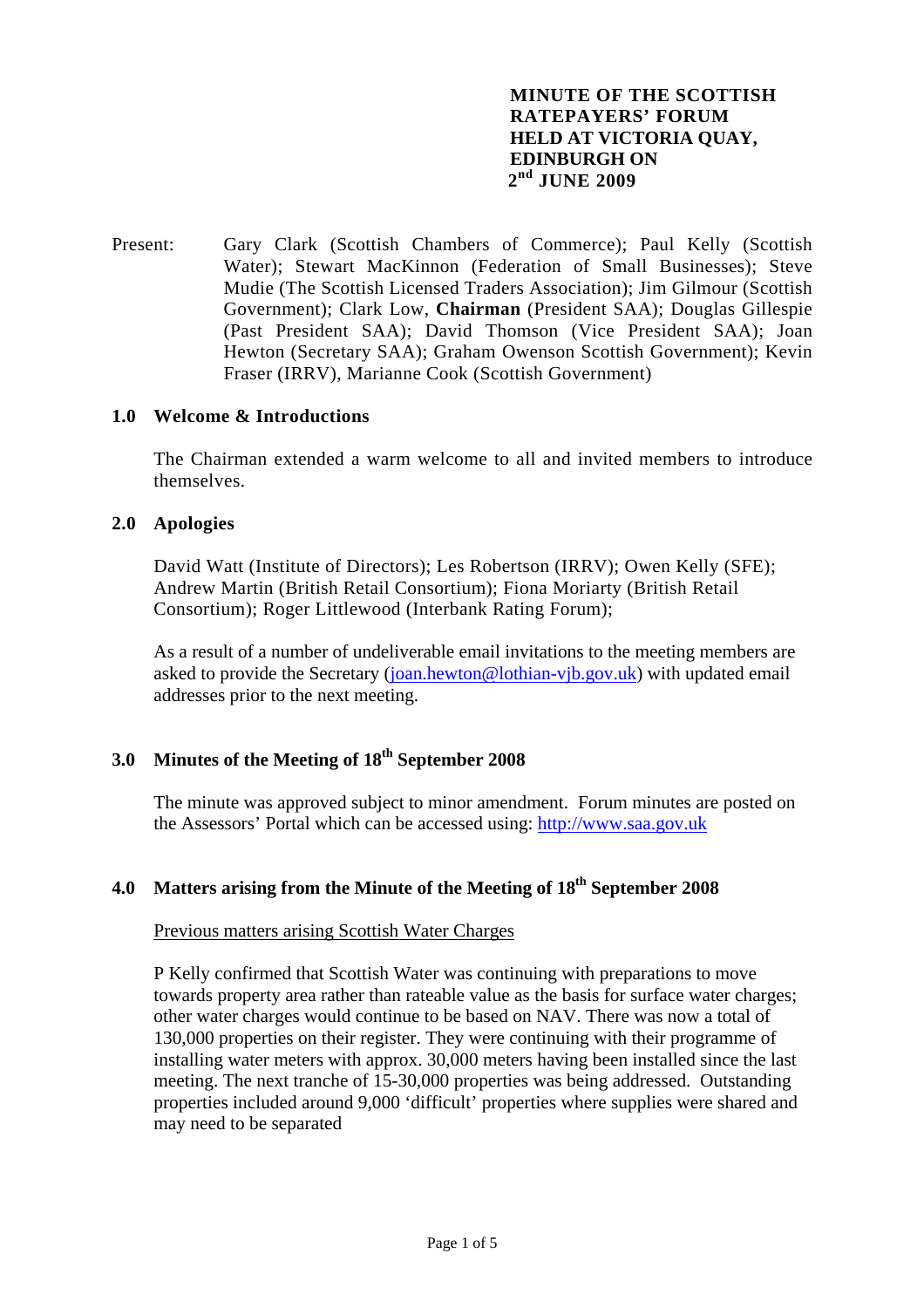S Mudie raised concerns regarding water charges still being based on 31<sup>st</sup> March 2000 NAVs. S MacKinnon raised the issue of unfairness for high value city properties and asked that it be minuted that the Business sector is concerned at the unfairness of the charging system. P Kelly confirmed that any significant change in the charging regime required the approval of the Regulator and Scottish Ministers.

# **5.0 2005 Revaluation**

# 5.1 General Appeal Progress

C Low advised that all Revaluation 2005 appeals were cleared within the statutory timetable, and that approximately 850 appeals had been referred to the LT for disposal. Whilst some of these referrals have now been rejected by the LT and the cases passed back to Valuation Appeal Committees for disposal by October 2009, a large number still remain with the Tribunal. It is likely that several of these will remain outstanding at April 2010.

Categories of subjects which had been subject to referrals included Timeshare, Mobile Telecommunications subjects, some Public Houses, Large Industrial Subjects, the Water and Gas Utilities and Healthcare subjects.

Many appeals will be heard as one case eg around 200 Timeshare will be heard as one appeal.

### **6.0 2005 Update Issues**

# 6.1 Annual Returns for Rents and Turnovers

The SAA again encouraged the return of all available information. It was stressed that the development of the valuation schemes and accuracy of valuations at the 2010 Revaluation are dependent on complete returns.

### **7.0 2010 Revaluation**

### 7.1 General Timetable

The SAA confirmed that their timetable was to provide final values to the Scottish Government by August 2009. Values could be made available on the Assessors' Portal from October/November 2009 but it was considered possibly more appropriate to coincide with the announcement of the rate poundage(s). Revaluation notices would be issued to all ratepayers in early 2010.

M Cook confirmed that the poundage should be announced in November/December 2009. The Scottish Government was working on a 'rates calculator' which would be made available around that time to assist the ratepayer in determining their financial liability. In response to questions on the relief schemes which were likely to be available, she again advised that decisions had not been made. She did however note the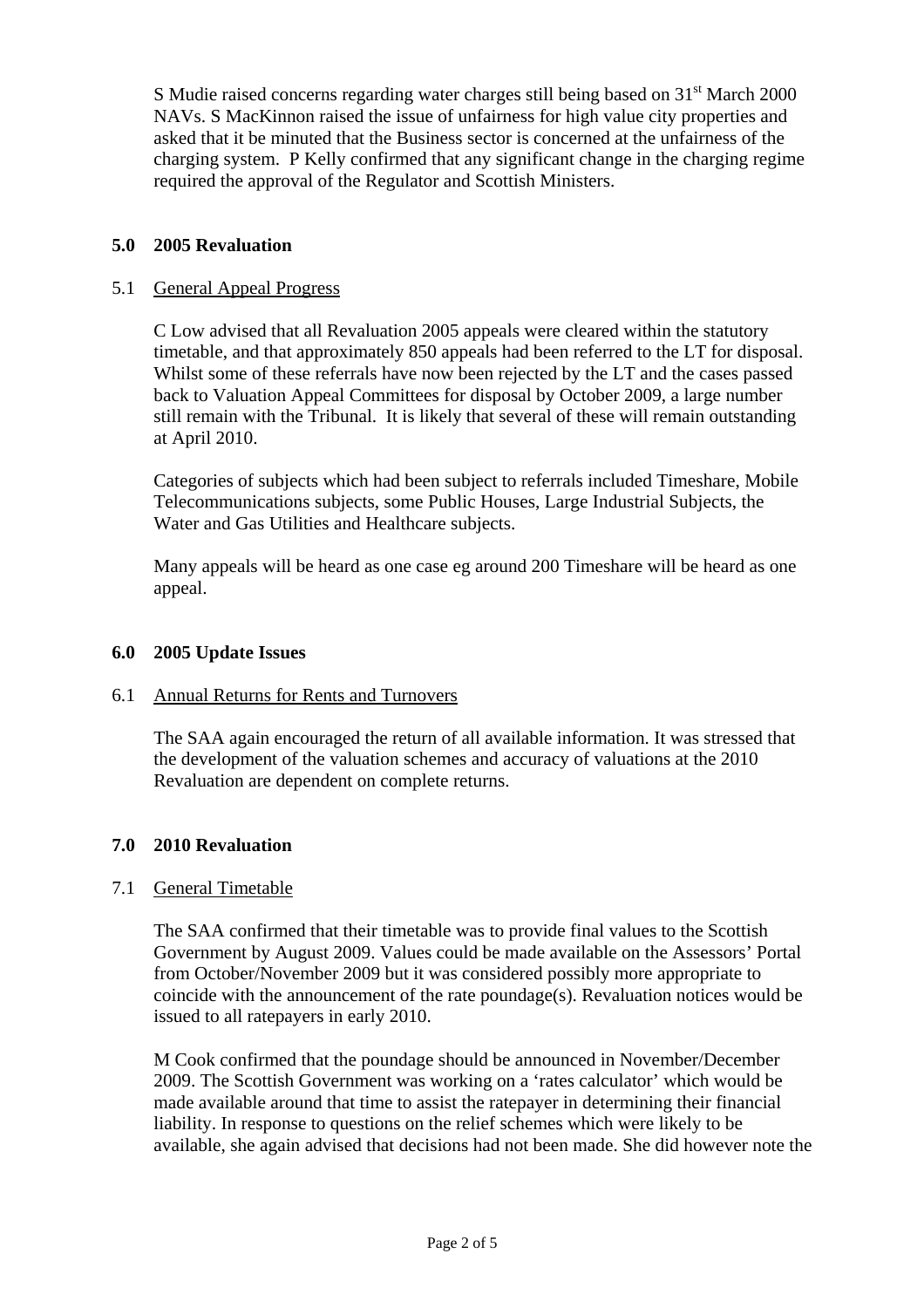existing Scottish Ministerial commitment not to increase the rate poundage in Scotland above that in England for the lifetime of this Scottish Parliament.

The ratepayers' representatives reiterated the need to have as much information as early as possible to allow them to plan financially although they accepted that it may be better to have all aspects of the rating formula known at the same point. It was agreed that a meeting should be arranged in the near future to discuss the best course of action. **(JH)** 

In relation to the process of Revaluation itself, the SAA confirmed its commitment to harmonisation of values with England and Wales and will make every effort to avoid cross-border anomalies. Approaches to valuation have been discussed with their colleagues in the VOA in England, trade representatives and rating agents.

D Gillespie explained that some subjects require a high level of consistency such as networks whereas other types of subjects which are valued on local evidence did not require a great degree of harmonisation.

# 7.2 Information Gathering

The SAA expressed their thanks to those who have been involved in the supply of rental information introduced as a pilot scheme for the ingathering of bulk rental details. Due to some difficulties and little uptake the scheme has been shelved in the meantime. Assessors will still accept bulk rental information on spreadsheets provided to one assessor who will then distribute the information as appropriate.

### 7.3 Prior Agreement of Schemes

 It was confirmed that the SAA had been seeking to reach prior agreement as to approaches to valuation, schemes of value and at individual property level where this was possible. While not every engagement with ratepayers had resulted in agreement some progress had been made. Even in cases where no final agreement had been possible there were usually mutual benefits derived from the process.

S MacKinnon asked if any information could be provided on the general uplift of NAVs. It was explained that it is not possible at this stage to give a general answer as there was variation between locations and the very many subject types within the valuation roll.

### 7.4 Summary Valuations

 The SAA confirmed their intention to make summary valuations available on the SAA web portal for bulk category subjects.

# 7.5 License Trade Concerns

S Mudie reiterated his request made to the SAA Licensed Working Group representatives for more subjects to be valued within the Licensed Premises scheme of valuation eg Licensed Clubs. He commented on the extra cost incurred for application for a license under the new Licensing Act particularly small guest houses and some retailers. He considered many such operators would cease to operate with a license.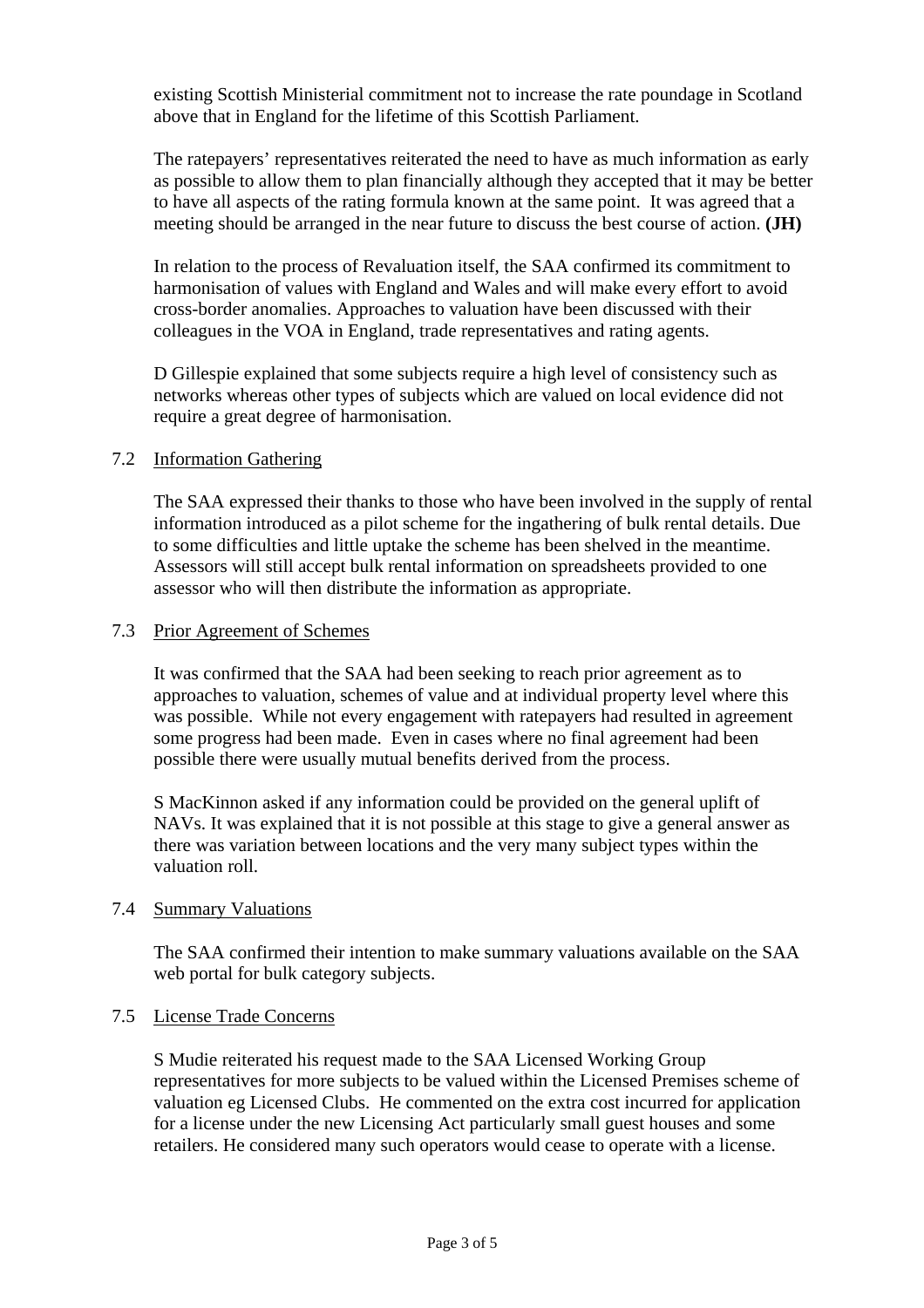# **8.0 Rating**

# 8.1 Rates calculator

 M Cook advised that the rates calculator (based on the 2005 Roll) was now available at http://www.scotland.gov.uk/Topics/Government/local-government/17999/11199/ratescalc

# 8.2 Business Relief Schemes

M Cook advised that the Small Business Bonus Scheme had attracted an 80% take up, and asked that attendees inform their members of its availability to encourage further take-up. Some Local Authorities had written to businesses in their area alerting them to the need to apply for the relief. Businesses could still apply and gain relief for the current financial year and in some cases for the previous year.

M Cook provided information regarding the Deferral Scheme where businesses can apply to have 3% of their total rates payments deferred to the following 2 years . All businesses would be sent details of the scheme within 4/6 weeks. The scheme has no restrictions other than that applications must be received before any Final Notice is issued for the premises. Final Notices would be issued in the first week of October at the earliest. The web link to information to the deferral scheme is as follows <http://www.scotland.gov.uk/News/Releases/2009/04/06092112> And a leaflet available athttp://www.scotland.gov.uk/Publications/2009/06/18143509/2

COSLA welcomed this positive step at this time

### **9.0 BIDS**

M Cook reported that 6 applicants' schemes are under way and a further 9 are under consideration The Bid Scotland web site (**[www.bids-scotland.com\)](http://www.bids-scotland.com/)** was a good source of information.

# **10.0 Newsletter**

The ratepayers' representatives again reported that the newsletter was a useful means of disseminating information and the SAA agreed to issue a further edition around the time of announcement of the 2010 NAVs, rate poundage and relief schemes. The exact date for announcement of all elements of the rating package was not yet clear. It was noted that final details of the rate poundage for the 2005 Revaluation was announced on  $13<sup>th</sup>$ December 2004.

It was agreed that the timing of the publication of the draft valuation roll on the SAA web site would be discussed at the next meeting.

# **11.0 AOCB**

### 11.1 2010 Revaluation Leaflets